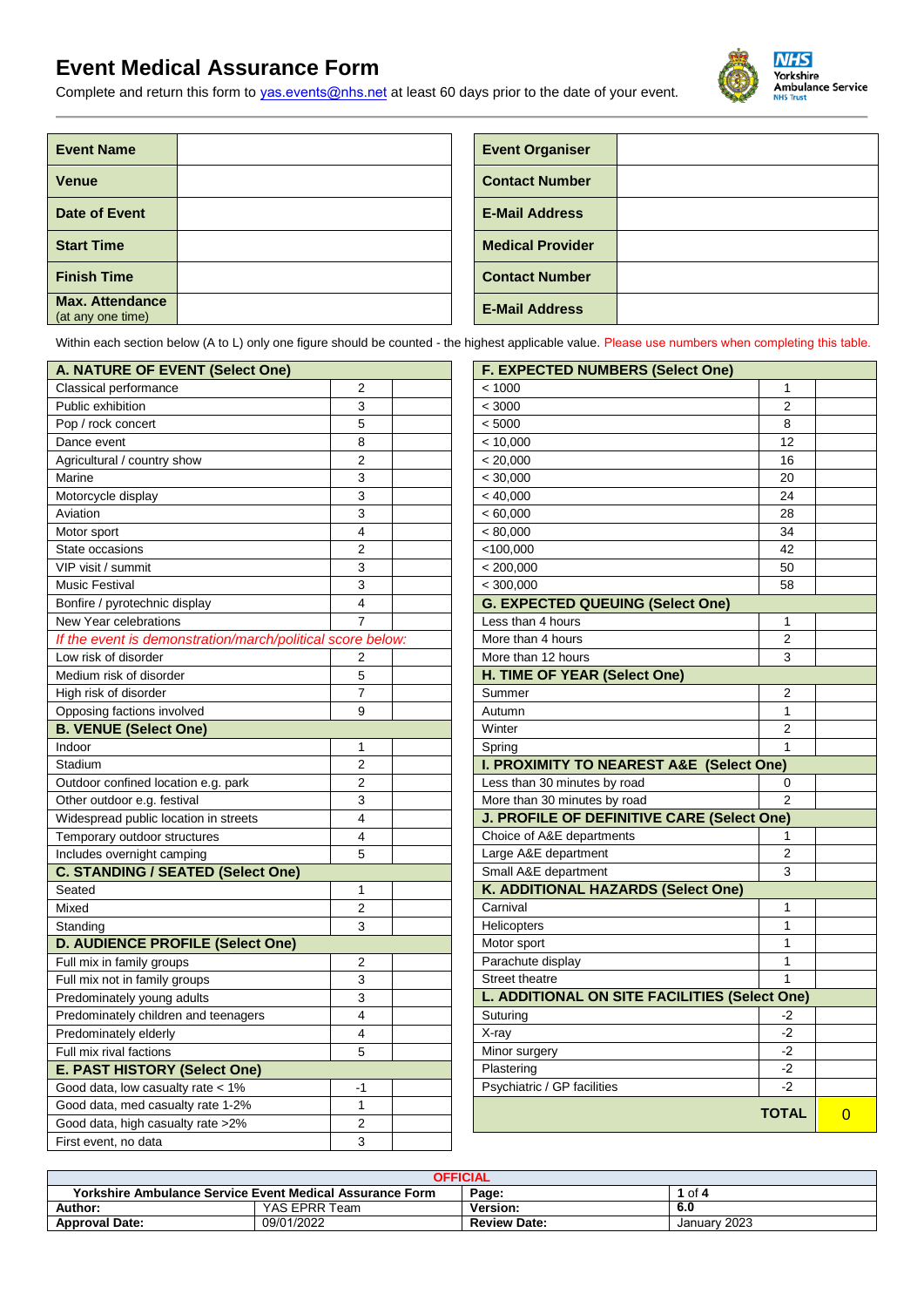# **Event Medical Assurance Form**

Complete and return this form to [yas.events@nhs.net](mailto:events@yas.nhs.uk) at least 60 days prior to the date of your event*.* 

| <b>SCORE</b> | <b>Ambulance</b> | <b>First Aider</b> | <b>Ambulance</b><br><b>Personnel</b> | <b>Doctor</b>  | <b>Nurse</b>   | <b>NHS</b><br><b>Ambulance</b><br><b>Manager</b> | <b>Support Unit</b> |
|--------------|------------------|--------------------|--------------------------------------|----------------|----------------|--------------------------------------------------|---------------------|
| < 20         | $\Omega$         | 4                  | $\Omega$                             | $\Omega$       | $\Omega$       | $\Omega$                                         | $\Omega$            |
| $21 - 25$    |                  | 6                  | $\overline{2}$                       | $\Omega$       | 0              | visit                                            | $\Omega$            |
| 26-30        |                  | 8                  | $\overline{2}$                       | $\Omega$       | $\Omega$       | visit                                            | $\Omega$            |
| $31 - 35$    | $\overline{2}$   | 12                 | 8                                    |                | $\overline{2}$ |                                                  | $\mathbf 0$         |
| $36 - 40$    | 3                | 20                 | 10                                   | 2              | 4              |                                                  | $\Omega$            |
| 41-50        | 4                | 40                 | 12                                   | 3              | 6              | $\mathcal{P}$                                    |                     |
| $51 - 60$    | 4                | 60                 | 12                                   | $\overline{4}$ | 8              | 2                                                |                     |
| $61 - 65$    | 5                | 80                 | 14                                   | 5              | 10             | 3                                                |                     |
| 66-70        | 6                | 100                | 16                                   | 6              | 12             | 4                                                | $\overline{2}$      |
| $71 - 75$    | 10               | 150                | 24                                   | 9              | 18             | 6                                                | 3                   |
| $>75$        | $15+$            | $200+$             | $35+$                                | $12+$          | $24+$          | $8+$                                             | 3                   |

*It is not possible to define a single table that identifies the correct medical, first aid and ambulance provision for a range of events. Instead, the principles of resource assessment based on risk should be followed as described within Chapter 5 of "The Purple Guide"*

### **Please detail the first-aid/medical provision that will be in place for this event:**

| <b>Number of dedicated First Aiders?</b>                                      | <b>Number of Nurses?</b>                 |
|-------------------------------------------------------------------------------|------------------------------------------|
| Number of Ambulances?                                                         | <b>Number of NHS Ambulance Managers?</b> |
| <b>Number of Ambulance Personnel?</b>                                         | Number of Support Units?                 |
| <b>Number of Doctors?</b>                                                     | <b>Other</b>                             |
| Contact number for reaching on-site medical provision on day of the event:    |                                          |
| Where is the pre-identified Emergency Services RVP for this event?            |                                          |
| Have you provided details of road closures that will impede emergency access? |                                          |

| Are all medical provider / first aid roles dedicated?                                                                                                               | Does the medical plan and staffing allow for the arrival and<br>dispersal of crowds?                                        |
|---------------------------------------------------------------------------------------------------------------------------------------------------------------------|-----------------------------------------------------------------------------------------------------------------------------|
|                                                                                                                                                                     |                                                                                                                             |
| Is the medical provider registered with the Care Quality<br>Commission (CQC)? If yes, please detail the medical provider's<br><b>CQC Registration Number below:</b> | Are the ambulances crewed to NHS standards (HCPC registered<br>Paramedic)? If no, please explain below:                     |
|                                                                                                                                                                     |                                                                                                                             |
| Are the Ambulances stocked to NHS Standards?                                                                                                                        | Are the emergency ambulance vehicle(s) and driver(s) compliant<br>with Section 19 of the Road Safety Act 2006?              |
|                                                                                                                                                                     |                                                                                                                             |
| What arrangements does the medical provider have in place for<br>short-notice resupply of medical equipment if required?                                            | What contingency arrangements does the medical provider have<br>in place for times of unexpected demand or staff shortages? |
|                                                                                                                                                                     |                                                                                                                             |

| <b>OFFICIAL</b>                                          |               |                     |              |  |
|----------------------------------------------------------|---------------|---------------------|--------------|--|
| Yorkshire Ambulance Service Event Medical Assurance Form |               | Page:               | $2$ of 4     |  |
| Author:                                                  | YAS EPRR Team | <b>Version:</b>     | 6.0          |  |
| <b>Approval Date:</b>                                    | 09/01/2022    | <b>Review Date:</b> | January 2023 |  |

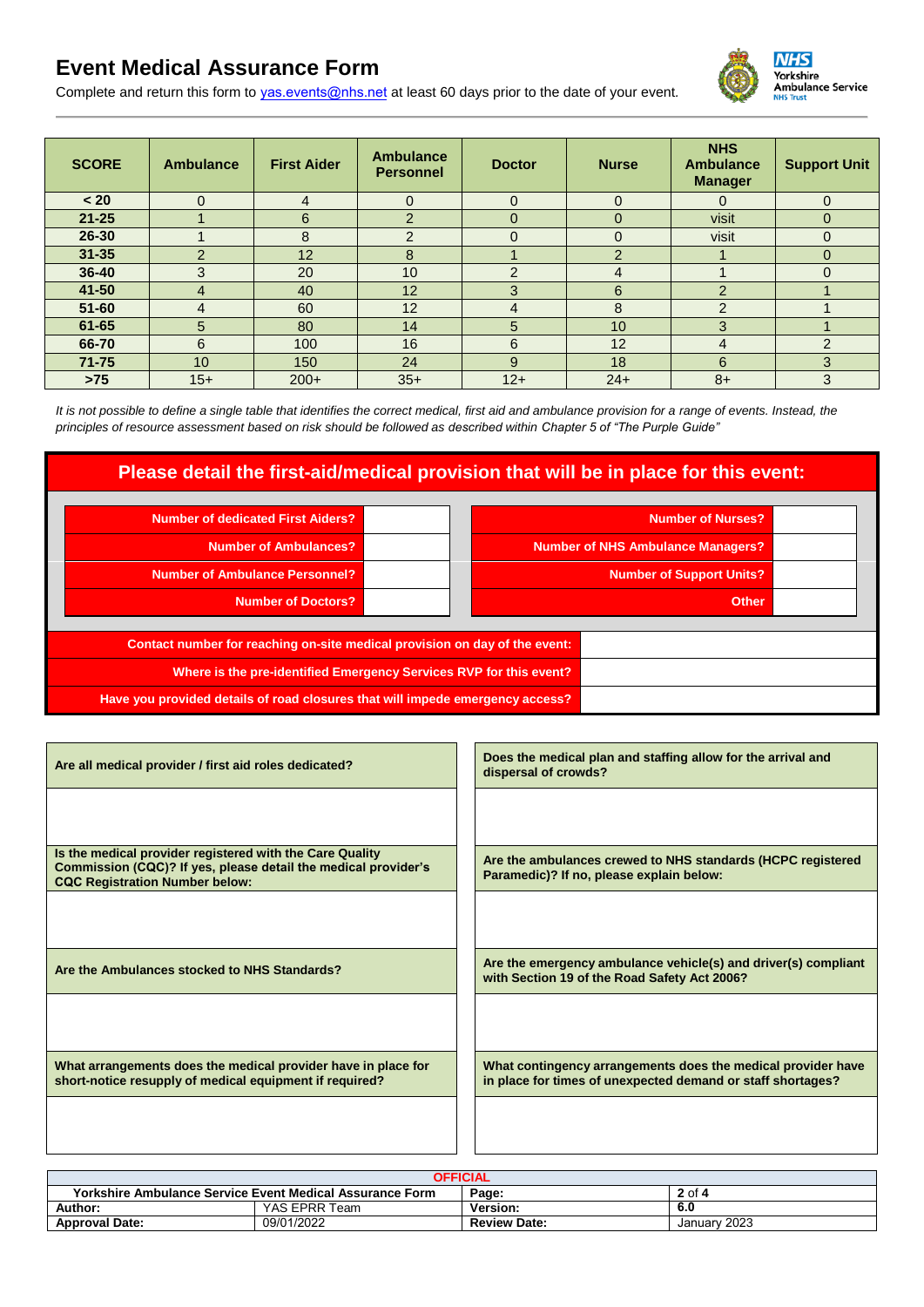

## **Key Considerations for Event First Aid / Medical Provision**

- No event should run with less than 2 first aiders.
- Where attendance exceeds 3,000 medical cover should be paramedic/nurse-led.
- Where attendance exceeds 10,000 medical cover should be doctor led.
- Except for small low-risk events, organisers should not rely on NHS ambulances to convey patients from site to hospital. Plans should cater for conveyance of all casualties from the scene to hospital as part of the medical provider's service.
- First Aid/Medical staff should not undertake another role e.g. stewards being classed as first aiders.
- First Aid/Medical providers should not be expected to be responsible for lost children. Nor would it be appropriate for a lost child to be held at a first-aid point for any length of time.
- ▲ The structure of medical vs welfare facilities on site should be planned around workload and illness/injury severity expected. The medical staffing plan should clearly define how resources will be structured around these facilities, ensuring an area is preserved for acute medical illness/injury at all times.
- Medical provision should remain in place to cover dispersal of crowds.
- Where staff are being supplied to act in their capacity as registered Health Care Professionals (under protected titles such as [Paramedic,](http://www.hpc-uk.org/check/) [Nurse](https://www.nmc.org.uk/registration/search-the-register/) and [Doctor\)](https://www.gmc-uk.org/doctors/register/LRMP.asp) the event organiser should check that their registration is correct.
- Where an ambulance is provided for patient transport:
	- It must be available for both on-site and off-site patient transfer and the medical provision should be structured in such a way that the event is not compromised when an ambulance leaves the site.
	- The medical provider should be registered with the [Care Quality Commission.](http://www.cqc.org.uk/)
	- Patients should be transported appropriately as indicated by their medical condition, with a crew skilled to a suitable level.
	- It should NOT be used as a first aid post.
	- Emergency ambulance provision should be able to transport a patient under blue light conditions (and so the vehicle(s) and driver(s) must be compliant with Section 19 of the Road Safety Act 2006).
- As a minimum First Aiders for events should:
	- Hold a current certificate in first-aid competency, issued by an organisation that meets the Health and Safety Executive's (HSE) guidelines on first aid training.
	- Have the ability to recognise and manage a range common conditions / injuries.
	- Have access to and competence in the use of Automated External Defibrillators (AED).
	- Have training in the safe manual handling of patients.
	- Show evidence of Disclosure and Barring Service (DBS) checks or local equivalent, in accordance with current government standards.
	- Show evidence of training in the safeguarding of children and vulnerable adults.
	- Be able to understand and communicate verbal and written instructions in English.

| <b>OFFICIAL</b>          |                                                          |                     |              |  |
|--------------------------|----------------------------------------------------------|---------------------|--------------|--|
|                          | Yorkshire Ambulance Service Event Medical Assurance Form | Page:               | 3 of 4       |  |
| Author:<br>YAS EPRR Team |                                                          | <b>Version:</b>     | 6.0          |  |
| <b>Approval Date:</b>    | 09/01/2022                                               | <b>Review Date:</b> | January 2023 |  |